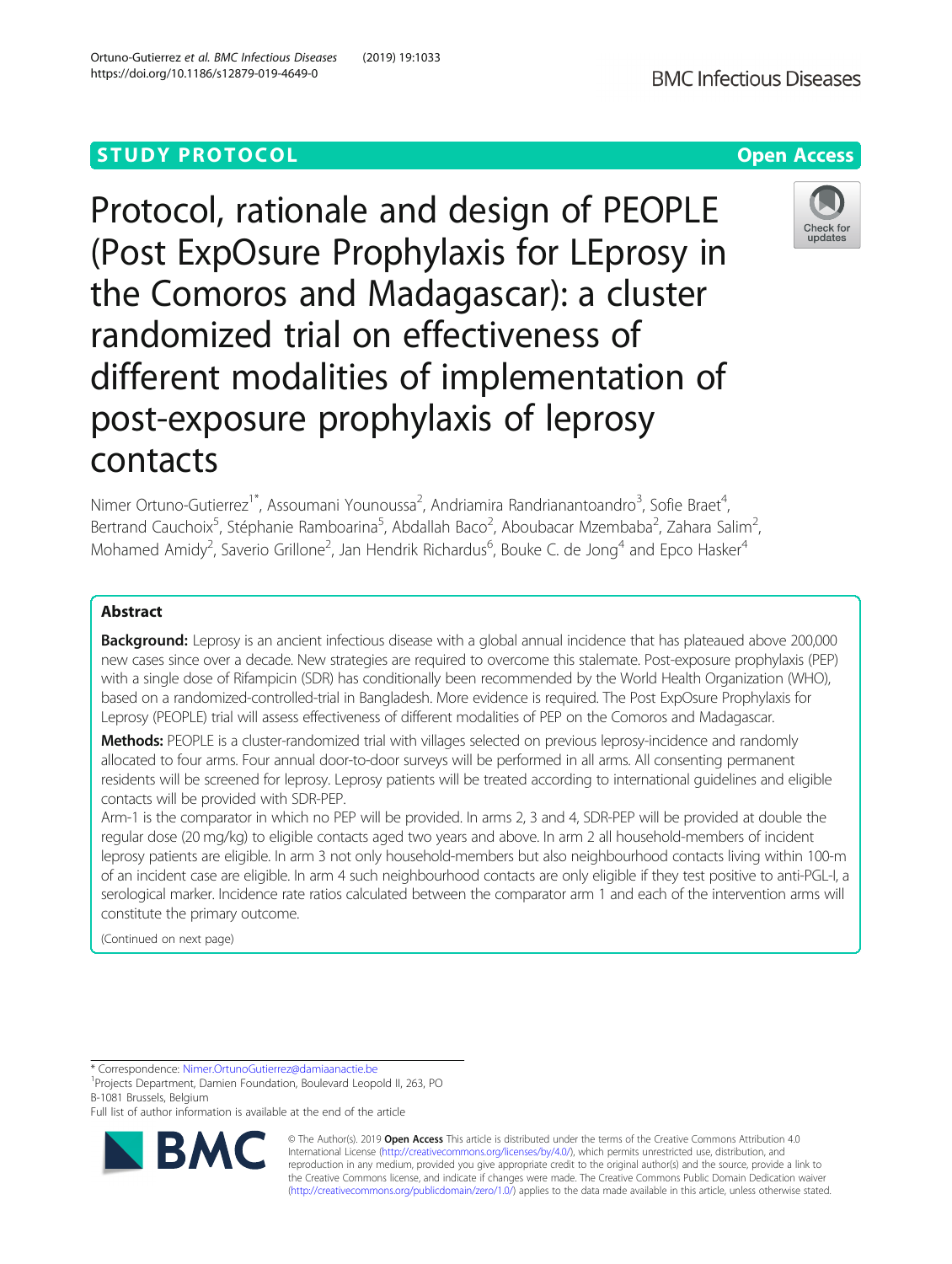# (Continued from previous page)

Discussion: Different trials on PEP have yielded varying results. The pivotal COLEP trial in Bangladesh showed a 57% reduction in incidence over a two-year period post-intervention without any rebound in the following years. A study in a high-incidence setting in Indonesia showed no effect of PEP provided to close contacts but a major effect of PEP provided as a blanket measure to an entire island population. High background incidence could be the reason of the lack of effect of PEP provided to individual contacts. The PEOPLE trial will assess effectiveness of PEP in a high incidence setting and will compare three different approaches, to identify who benefits most from PEP.

Trial registration: [Clinicaltrials.Gov](http://clinicaltrials.gov). [NCT03662022](https://clinicaltrials.gov/ct2/show/NCT03662022?cntry=KM&draw=2&rank=2). Initial Protocol Version 1.2, 27-Aug-2018.

Keywords: Single dose rifampicin, Mapping, Clustering, Post exposure prophylaxis, Acceptability, Cost-effectiveness

# Background

We describe the protocol of the PEOPLE study, a randomized controlled trial on post exposure prophylaxis (PEP) for leprosy on the Comoros and Madagascar. Leprosy is an ancient infectious disease caused by Mycobacterium leprae. In humans, it is probably transmitted through the air provoking skin and nerve lesions after years without clinical manifestations. Delayed treatment leads to complications including permanent deformity, which in its turn leads to stigma.

Since 2000, leprosy has been declared eliminated as public health problem worldwide, on the basis of a prevalence rate of less than one per 10,000 population [[1\]](#page-5-0). Leprosy incidence however has plateaued above 200, 000 cases annually illustrating uninterrupted transmission. The study countries, Comoros and Madagascar, both have high leprosy incidence and are included in the list of 23 priority countries for leprosy control drawn up by the World Health Organization (WHO) [[2\]](#page-5-0). The islands of Anjouan and Mohéli on the Comoros have been reporting incidence rates close to 10 per 10,000 population for years. In some villages on Anjouan doorto-door screening in 2017 revealed prevalence rates of up to 2% [\[3](#page-6-0)]. Madagascar notified 1424 new leprosy cases in 2018 on a population of approximately 26 million, 9% were children. [\(2](#page-5-0)) However, the epidemiological burden varies between the districts, explained by different access related issues such as geographical, availability of qualified health staff, health-seeking awareness, etc. For this study, a hyperendemic district, Miandrivazo, has been selected.

Providing a single dose of Rifampicin (SDR) as PEP to contacts of leprosy patients has been conditionally endorsed by WHO as a strategy to overcome the current stalemate [\[4](#page-6-0), [5](#page-6-0)]. This recommendation is mainly based on the 'contact transmission and chemoprophylaxis in leprosy' (COLEP) trial in Bangladesh that demonstrated a 57% reduction of leprosy incidence over a two-year period following provision of SDR to household and social contacts of leprosy patients [[6\]](#page-6-0). However in high endemicity settings in Indonesia, two monthly doses of Rifampicin administered to household and social contacts of leprosy patients had no effect, in contrast with providing PEP to an entire island population that resulted in a threefold reduction of leprosy incidence [\[7\]](#page-6-0).

# Methods/design

### Objectives and hypothesis

In this study we intend to compare effectiveness as well as cost effectiveness of three different modalities of SDR-PEP to a comparator arm in which no PEP is provided.

# Study design

The study has been designed as a cluster randomized trial in which villages will be randomly allocated to four arms. All villages will be subject to four annual rounds of door-to-door screening. Leprosy patients identified will be treated in accordance with international guidelines, contacts will be provided PEP in accordance with the study arm. In arm 1, the comparator arm, no PEP will be provided. In arm 2 all asymptomatic household members will receive SDR-PEP. In arm 3 SDR-PEP will be provided to all leprosy asymptomatic householdembers plus neighbourhood contacts residing within a 100-m radius from an index case household. Finally, in arm 4 SDR-PEP will be provided to all household members and to those residing within 100-m of an index case and testing positive to anti-phenolic glycolipid-I (anti-PGL-I), a test for detection of IgM antibodies to M. leprae. If the village population in a 100-m radius around households of index cases comprises ≥50% in arm 3 or ≥ 75% in arm 4, the entire village will in principle be eligible for SDR-PEP.

# Setting

The Union des Comores is an island nation in the Indian Ocean, north of Madagascar. On the main island, Grande Comore, leprosy has become a rare disease but the islands of Anjouan and Mohéli are still notifying around 400 new leprosy cases annually on an estimated population of 450,000.

The Comoros has for decades had a strong leprosy control program, achieving good coverage and fully in line with the strategies recommended by WHO. Even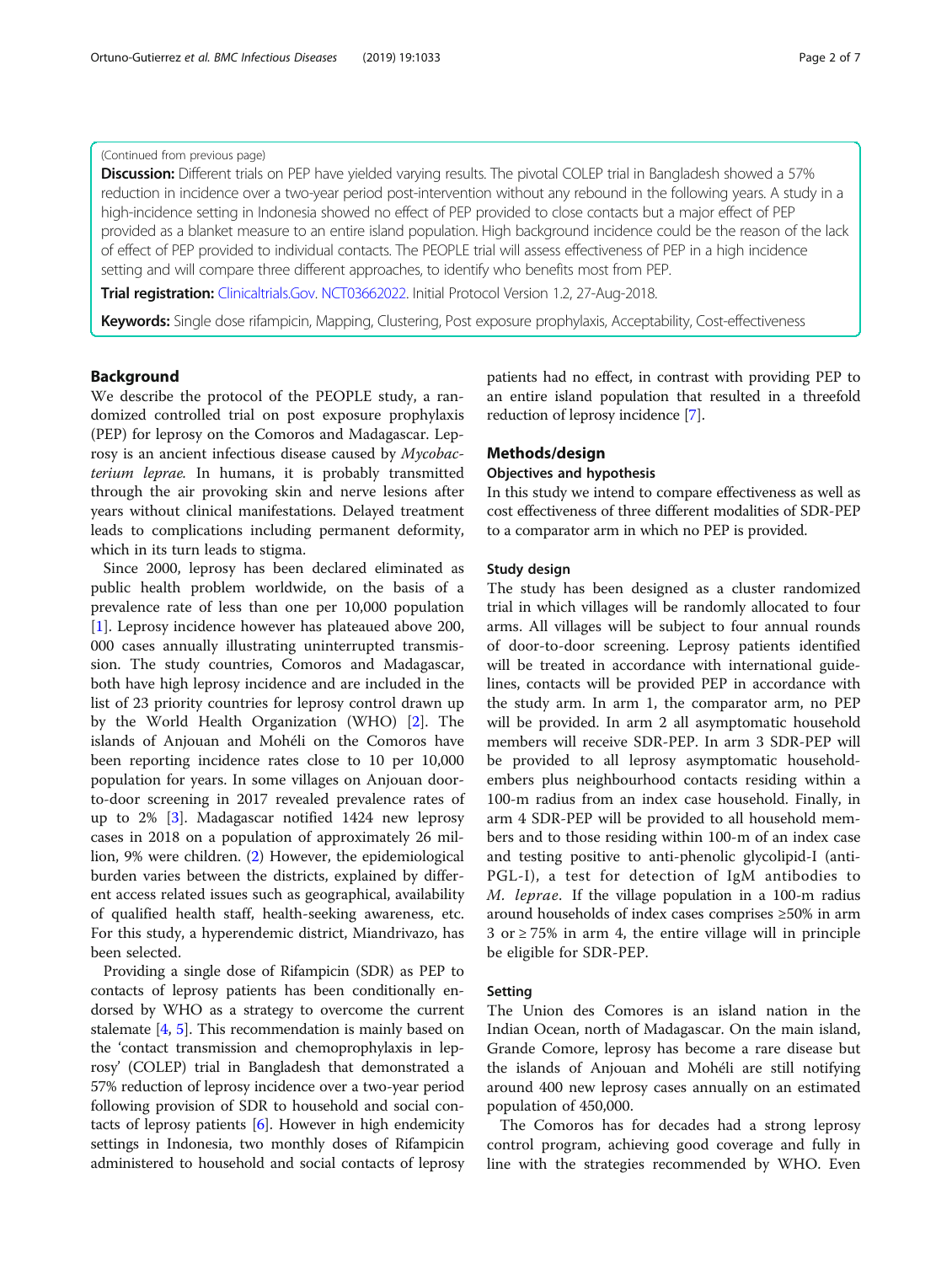though early case finding is achieved, with less than 3% of visible deformities in new leprosy patients, transmission has remained high. This is reflected in a 27% proportion of children under 15 years of age among new patients.

Madagascar has a population of 26 million and notifies around 1500 leprosy cases annually. However, leprosy control program coverage is patchy and case detection is often late, reflected in a proportion of new patients presenting with visible deformities close to 20%. The proportion of children among incident leprosy patients is lower than on the Comoros but remains significant at 9% [\[2](#page-5-0)]. The district of Miandrivazo selected for this study is located in the Menabe area on the central west of Madagascar. More specifically, the study takes place in the southern part of the district which is mainly rural and relatively sparsely populated with numerous small and remote villages. Coverage of leprosy control services in that area has been limited and reliable incidence data have not yet been available for recent years. The first round of screening in Madagascar will therefore be used as a baseline survey, randomization will only be done upon its completion.

# **Participants**

Participants will be recruited from 48 villages on the Comoros (32 on Anjouan and 16 on Mohéli) and a number of villages yet to be determined in Miandrivazo district of Madagascar. Leprosy screening will be offered to both genders and all ages, if required treatment will be provided. PEP however will only be provided to those permanent residents aged two years or above who did not receive Rifampicin in the past two years. Another exclusion criterion is having cough of more than two weeks' duration (presumptive pulmonary tuberculosis).

## Randomization

On Anjouan and Mohéli (Comoros) the randomization has been done at village level based on reported leprosy incidence in the years 2013–2017. Villages had been grouped by island in decreasing order of incidence in blocks of four. Within each block villages were randomly allocated to one of the four study arms in a mutually exclusive manner, using random numbers generated in Excel.

For Miandrivazo district (Madagascar) the randomization will be done at the end of the first year of 2019 after completion of the door-to-door active case detection carried out during the first year of the study. A number of high prevalence villages with a total population of ideally close to 20,000 will be selected, taking care of having a fourfold (e.g. 16 or 20). These will then be grouped into blocks of four based on prevalence and randomized over the four study arms within each block similarly to the procedure used on the Comoros.

# Outcome measures

The principal outcome measure will be the leprosy incidence rates in each of the four study arms. The incidence rates in the Comoros will be measured between the first and the fourth door-to-door survey, while the incidence rates in Madagascar will be evaluated between the second and fourth survey round. The incidence rate ratios will then be calculated between the comparator arm (arm 1) and each of the intervention arms. In addition, the costs of screening and PEP provision in each of the four arms will be determined allowing to calculate a cost per leprosy case averted for each of the intervention arms with the comparator arm as baseline. Spatial clustering of leprosy at subvillage level will be assessed by comparing incidence rates within households of index cases and incidence among neighbourhood contacts at varying distances (< 25 m, 25– 50 m, 50–75 m and 75–100 m) to incidence rates among those living at more than 100 m from any index case.

## Intervention implementation and data collection

Door-to-door screening will be conducted, covering all study villages once yearly for a total of four consecutive years. In addition to leprosy the study will focus on skin diseases. Treatment will be provided for common minor skin conditions such as fungal infections or scabies. Leprosy patients detected will be treated according to the guidelines from the national leprosy control program.

In each household screened, name, age and gender of each permanent household member will be recorded on a paper form during the visit. This form, of which one copy will be used per household, has a unique serial number. It has one line per person, each line with a space to sign for informed consent and a pre-printed unique barcode. These forms will be used to enter form serial number and name, age, gender and barcode of each individual in a database in MS Access. All other data will be recorded through an Android application made in Open Data Kit Collect (ODK). The serial number will be copied from the paper form into the app for each household, for each individual the corresponding barcode will be scanned. Apart from form serial number and barcodes, the app will also be used to record the date of visit, Global Positioning System (GPS) coordinates of the household, village name, and number of household members. For each household member we will record whether the person was present, whether the person has a history of leprosy, whether (s)he was examined and what was the result of the clinical exam. We will also record the presence or absence of a Bacille de Calmette Guérin (BCG) scar and ask for cough of more than two week's duration. These data are uploaded to a secure server whenever a village is completed. Names will not be recorded in the Android application but can be retrieved from the Access database if required based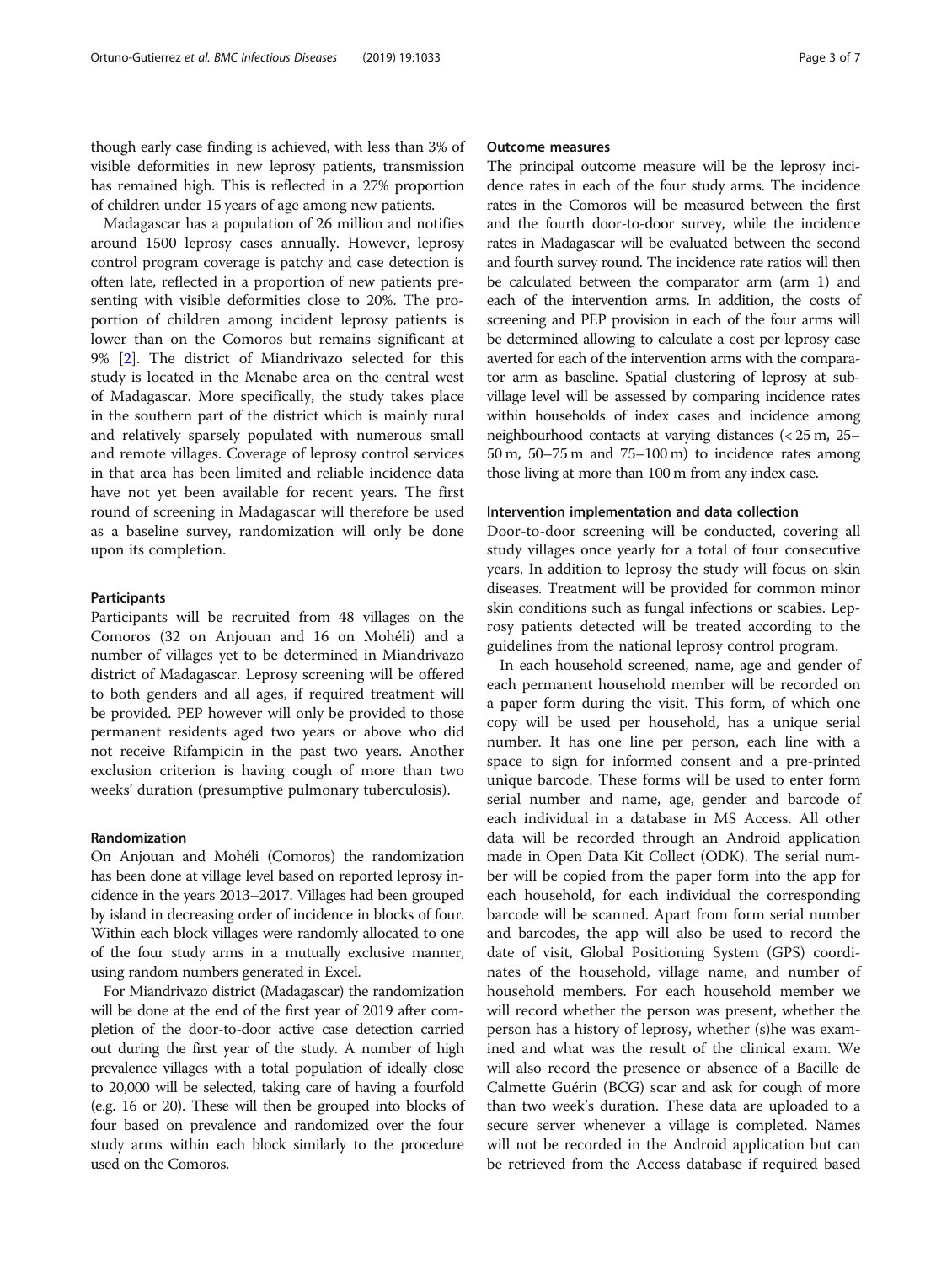on the barcodes (e.g. for treatment of leprosy). Thus, exact records will be available on numbers of persons living in the households visited, numbers screened, numbers of cases identified and the date and location of screening activities.

Participants with cough for more than two weeks identified during surveys will have a sputum sample collected for tuberculosis screening. Those with confirmed tuberculosis will be treated according to the national tuberculosis guidelines.

Leprosy diagnosis will be clinical, based on the presence of three cardinal signs: patch with loss of sensation, enlarged peripheral nerves and/or slit-skin smear (SSS) positive for acid fast bacilli. All leprosy cases diagnosed will be verified by experienced leprosy national control program staff. If confirmed they will be treated according to WHO guidelines. Conditional upon their informed consent, incident leprosy patients will be enrolled in a sub study in which slit skin smears, nasal swabs and skin biopsies will be sampled. Biopsies will be subjected to quantitative polymerase chain reaction (qPCR) for Mycobacterium leprae. In the framework of a sub-study, not part of this protocol, genotyping of bacillary DNA will be performed on all qPCR positive samples.

SDR-PEP will be provided to all household members in arms 2, 3 and 4 as soon as a new leprosy case is detected. Children below two years of age and persons having received Rifampicin within the last 24 months will be excluded. In Comoros, a new leprosy case is defined in the first round as a case arising after the 31st of December, 2017 (or after the 31st of December, 2018 in Madagascar), and in subsequent rounds as a case arising after the previous screening round.

In arms 3 and 4 PEP will also be provided to neighbourhood contacts living within 100 m of an index case. This will only be done once the entire village has been screened. Selection of the group of individuals living within 100 m of an incident case will be done after analysing cleaned data by the principal investigators in each island and the research coordinator at the Institute of Tropical Medicine, Antwerp. As explained earlier, in arm 4 non-household contacts living within 100 m of an index case are eligible for PEP only if they are positive to anti-PGL-I. In arm 3, if 50% or more of the population live within 100 m of an index case, the entire village will be considered eligible. This will be the case in arm 4 if 75% or more live within 100 m of an index case.

Detailed costs of screening and PEP implementation will be recorded for each study arm including direct costs for direct implementation, monitoring and support.

# Post exposure prophylaxis

As post exposure prophylaxis we will use a single dose of Rifampicin, in accordance with the WHO guidelines.

However, the dose used will be higher than the standard dose. Rifampicin has for decades been a core drug for the treatment of tuberculosis (TB). The dosage of 10 mg/kg recommended in the 1970s was established balancing concerns on toxicity and cost [\[8\]](#page-6-0) However, this dose might not be optimal in terms of efficacy. A study using Rifampicin at 20 mg/kg daily in treatment of TB demonstrated a doubling in early bactericidal activity compared to the standard dose [[9\]](#page-6-0) In another TB study, two weeks of Rifampicin at a dose of 35 mg/kg was well tolerated without increase in toxicity [[8\]](#page-6-0) The recent study 'Optimization of the TB Treatment Regimen Cascade (OneRIF, [Clinical-](http://clinicaltrials.gov)[Trials.gov](http://clinicaltrials.gov) Identifier: NCT02153528)' documented no increased toxicity in 475 adults treated with Rifampicin at 20 mg/kg for six months as part of the treatment of drugsusceptible TB, compared to 468 adults that were treated with Rifampicin at 10 mg/kg.

There are also precedents of using Rifampicin at high doses for leprosy post-exposure prophylaxis and treatment. In the French Polynesia Rifampicin at 25 mg/kg was used as post-exposure prophylaxis [\[10](#page-6-0)–[12\]](#page-6-0). Single dose of Rifampicin at 40 mg/kg was effective and safe for the treatment of PB cases with a negative bacillary index [[13\]](#page-6-0). In the PEOPLE trial we therefore opted for Rifampicin in a single a dosage of 20 mg/kg, which we will refer to as 'Single Double Dose Rifampicin Post Exposure Prophylaxis' or 'SDDR-PEP'.

SDDR-PEP will be provided under supervision of a village health worker who will keep a record of each person eligible and whether or not this person has taken his dose. As higher Rifampicin dosage has been documented safe  $[8, 10-12]$  $[8, 10-12]$  $[8, 10-12]$  $[8, 10-12]$  $[8, 10-12]$ , we will implement passive adverse events (AE) surveillance. An AE is defined as any unexpected event in a clinical investigation after administering a pharmaceutical product, it does not necessarily imply a causal relationship. A distinction will be made between AE's and serious AE's (SAE), the latter defined as an AE that provokes death or is life-threatening, requiring hospitalization or increase in duration of existing hospitalization, or results in permanent disability /incapacity or provokes a congenital anomaly/ birth defect. We will record all AE and SAE occurring within 72 h of Rifampicin administration and classify them according to severity and probable relationship to SDDR-PEP. Also, health workers in charge of the selected villages will be informed about the PEOPLE trial and advised to report any AE or SAE. In case of SAE a specific template will be recorded and sent to pharmacovigilance unit of ITM within 24 h.

It has been documented that the risk of inducing Rifampicin resistance in undiagnosed TB or leprosy as a result of a single dose of Rifampicin is negligible [\[14](#page-6-0)]. Rifampicin resistance in TB can occur under monotherapy but that requires longer exposure [[15\]](#page-6-0). In order to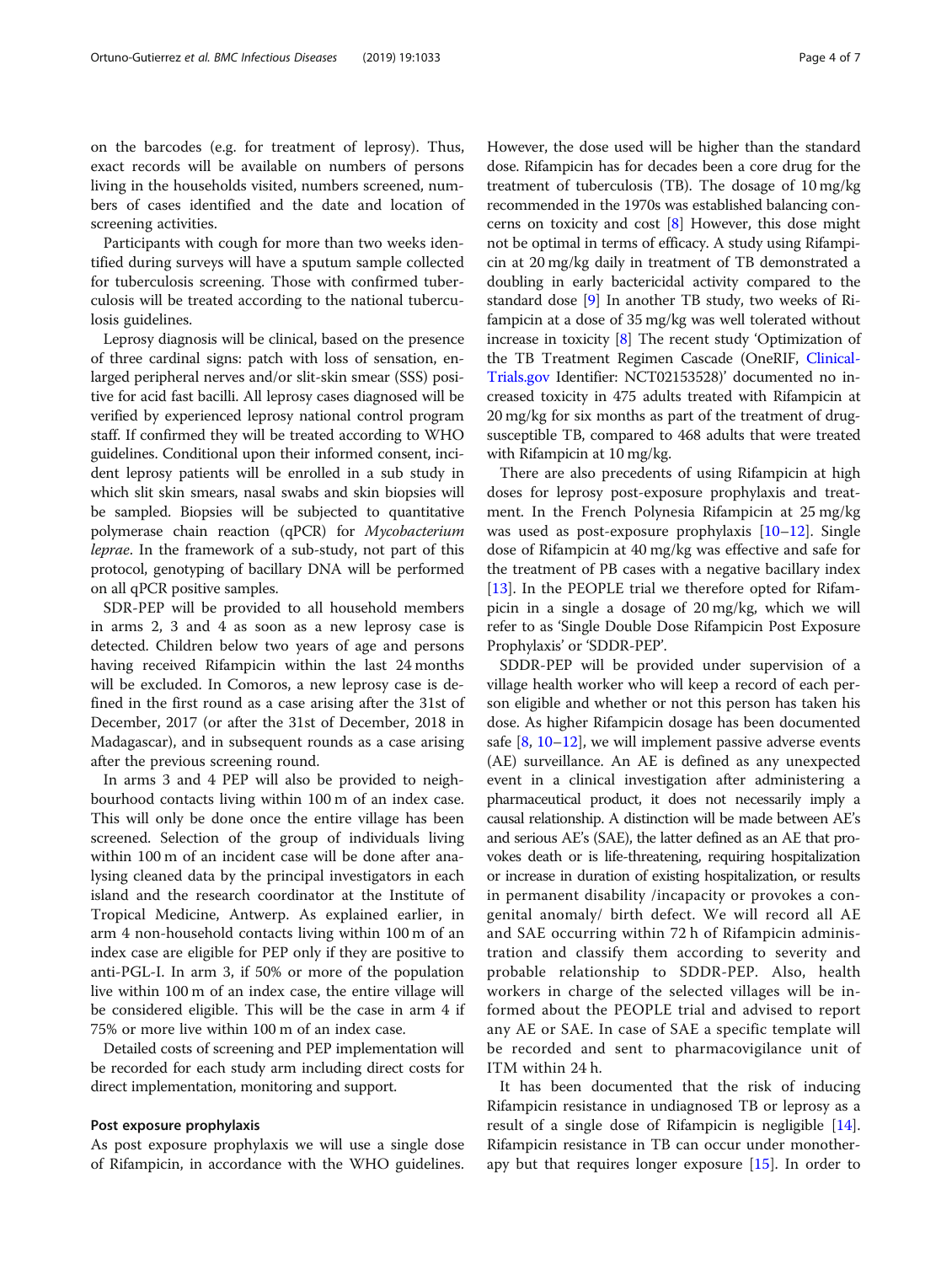minimize the risk of Rifampicin resistance we will screen for TB and exclude all presumptive TB with cough of more than two weeks. Also, every person that has received Rifampicin within less than two years will be excluded from SDR-PEP. Finally, we will monitor Rifampicin resistance in leprosy through molecular testing on qPCR positive samples from leprosy cases.

Rifampicin interacts with drugs such as anti-retrovirals (ARV) [\[16](#page-6-0)] that are known as inducer of a number of genes controlling drug metabolism and transport like cytochrome P450 isoenzymes and the drug efflux pump p-glycoprotein. Therefore, concentration of Rifampicin administered with ARV may decrease. As we are providing a single dose and given that the Rifampicin serum half-life is less than five hours such interaction effect can be considered negligible irrespective of the dosing [\[17](#page-6-0)].

# Rationale

Effectiveness of PEP probably depends on the leprosy epidemiological burden, the type of contacts targeted and the type of PEP-regimen. Targeting household contacts only avoids issues of confidentiality but may lack effectiveness. Also targeting social contacts, as was done in the COLEP trial in Bangladesh, is probably more effective [[6\]](#page-6-0). However, this approach may even not be effective in hyper endemic settings as suggested in a study performed in Indonesia [[18\]](#page-6-0).

Another important factor to consider is the regimen used. In the COLEP trial a 50–60% reduction in incidence was achieved after administering a single dose of Rifampicin at 10 mg/kg [[6\]](#page-6-0). An expert committee convened in preparation of the PEP++ trial, which is to start soon, drafted a reinforced PEP regimen based on three monthly doses of Rifampicin plus Clarithromycin [\[19](#page-6-0)]. In the PEOPLE trial we choose to adopt a regimen that includes only one single dose of PEP for logistical and cost reasons.

# Data analysis

For our main analysis we will fit a random effects Poisson model (or negative binomial if overdispersed) comparing incidence rates between the first and fourth survey round in arms 2, 3 and 4 with those of the comparator arm 1 (starting from the second survey round in Madagascar). As random effects we will use island (Anjouan, Mohéli or Madagascar), 'block', i.e. the groups of four villages arranged in order of incidence initially used in the randomization process and village. We will thus obtain incidence rate ratios between arm 1 and each of the other arms. Considering the fact that three comparisons will be performed, a  $p$ -value of 0.017 will be used as threshold of statistical significance.

Spatial clustering will be assessed by calculating for each individual the distance to the nearest leprosy affected household in the previous year [\[20](#page-6-0)]. Household coordinates will be plotted in Quantum GIS version 3.8 Zanzibar. We will then calculate the distance to the nearest index case household for each household using the distance matrix tool. As a next step subjects will be divided into six categories: household contacts, neighbours at less than 25 m and neighbourhood contacts between 25 and 50 m, 50–75 m and 75–100 m and at more than 100 m. Incidence rate ratios for leprosy will be calculated with individuals living at more than 100 m as reference category and village as random effect.

Results of spatial analysis will be triangulated with results of phylogenetic of M. leprae clustering observed in the sub study in which skin biopsy samples are collected from each consenting incident leprosy patient.

Both average cost per person screened for leprosy per island and the average cost per leprosy patient detected per study arm will be assessed. Cost data will be gathered throughout the study. All incremental costs will be calculated by using comparator arm as a baseline.

# Sample size

The calculation of sample size is based on the primary objective and according to the methodology described by Hayes and Bennet for pair matched randomized controlled trials [\[21](#page-6-0)]. The incidence rate in the comparator arm with no PEP will be compared to each of the three intervention arms. We assumed that the annual incidence rate in the comparator arm will be 1.5/1000, based on data from 48 villages on the Comoros for the years 2013 to 2017. We expected a reduction of the leprosy incidence of 50% in any of the intervention arms. As three comparisons will be made, we opted for a significance level of 0.017.

Based on data from the Comoros we calculated a coefficient of variation k between clusters of 0.29. With an average cluster size of 2400, to achieve a power of 80%, we will need 13 clusters per study arm, i.e. 4\* 31,200 participants. In order to compensate for inaccuracies in census data, as well as for absentees and non-responders, we decided to aim for 36,000 participants per study arm, i.e. 15% extra. Therefore, the total sample size is expected to be 124,000 and 20,000 to be recruited in the Comoros and in Madagascar respectively.

# Ethics

The study will be carried out according to the principles stated in the Declaration of Helsinki, all applicable regulations and according to established international scientific standards. The choice of treatment for the leprosy patients will not depend on the results of the PEOPLE study, but on the current national leprosy guidelines.

The study has been approved by the 'Comité d'Éthique de la Recherche Biomédicale' (CERBM) in Madagascar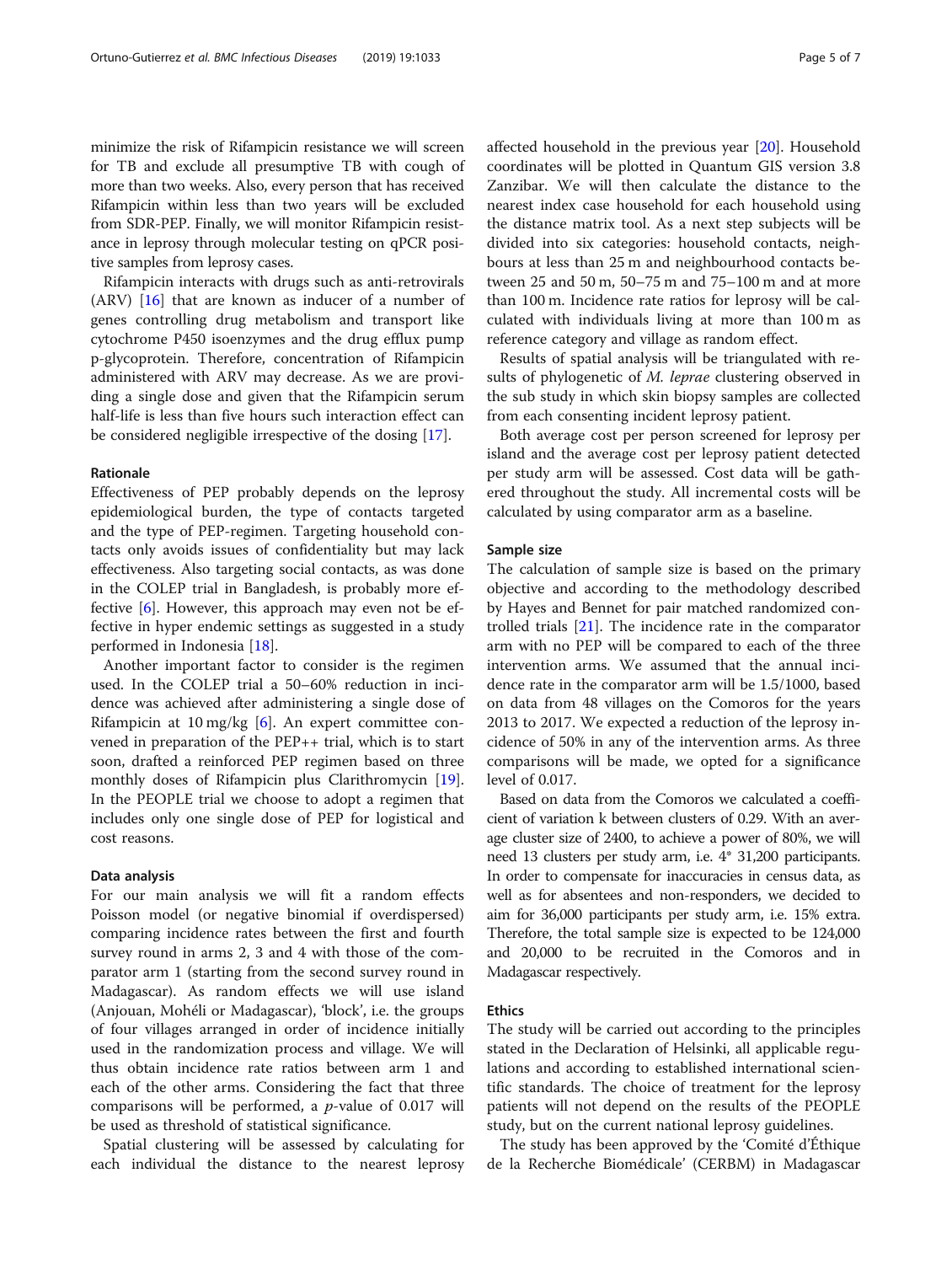<span id="page-5-0"></span>and the 'Comité National d'Éthique pour les Sciences de la Vie et de la Santé' (CNESS) in the Comoros. Approval has also been obtained from the Institutional Review Board (IRB) of ITM given that ITM is the sponsor of this study. In addition, the study has been approved by the Ethics Committee (EC) of the University of Antwerp Hospital in Antwerp.

Prior to the start, this study has been included in the Clinicaltrials.gov public registry (NCT03662022, on 7 September 2018, [https://clinicaltrials.gov/ct2/show/NCT03662022\)](https://clinicaltrials.gov/ct2/show/NCT03662022).

# **Discussion**

Although single dose Rifampicin post exposure prophylaxis has now been conditionally endorsed by WHO [\[5](#page-6-0)], a lot of debate remains. Some argue that SDR will mainly prevent paucibacillary leprosy which is less infectious or that SDR may just postpone new cases rather than preventing them. Others argue that SDR might eventually lead to resistance of M. leprae against Rifampicin [[22](#page-6-0)]. The pivotal COLEP trial in Bangladesh did not provide any such indications. There was a clear incidence reduction of 50–60%, without any rebound after the intervention ended [[6\]](#page-6-0). However, evidence from more than one site is required and other options of PEP need to be explored. As was explained earlier we do opt for a higher dose of Rifampicin, hoping the increased early bactericidal effect observed for M. tuberculosis will also apply to M. leprae.

The PEOPLE trial is the second major randomized controlled trial on post-exposure prophylaxis for leprosy after the COLEP trial. It is implemented against a background of very high leprosy incidence, which may have a major implication for effectiveness of PEP. The PEOPLE trial therefore includes two different approaches to PEP, targeting only household members and targeting entire communities. In addition, we will assess the feasibility and effectiveness of selecting neighbourhood contacts eligible for PEP based on presence of antibodies against M. leprae.

Use of innovative digital tools for data collection and mapping allows geospatial patterns in leprosy transmission to be assessed, which can at a later stage be triangulated with results of phylogenetic clustering genotypes of M. leprae found in the patients. PCR results from the sub study will also allow the accuracy of diagnostic procedures to be validated.

Costing and cost effectiveness are also part of the study. Thus, once completed we will be able to provide answers relevant for leprosy control programs concerned with questions on feasibility and cost of PEP implementation.

As a by-product of this study we are establishing a very well characterized cohort of leprosy patients for which clinical information, samples and precise geographical location will be available. This cohort would allow other pertinent research questions to be answered such as risks for relapse and drug resistance [\[23\]](#page-6-0).

#### Abbreviations

AE: Adverse Event; Anti-PGL-I: Anti-phenolic glycolipid-I; AR: Adverse Reaction; BCG: Bacille de Calmette Guérin; DF: Damien Foundation; EDCTP: European and Developing Countries Clinical Trial Partnership; FRF: Fondation Raoul Follereau; IRB: Institutional Review Board; ITM: Institute of Tropical Medicine; MB: Multi bacillary; NTLCP: National Tuberculosis and Leprosy Control Program; ODK: Open Data Kit Collect; PEOPLE: Post ExpOsure Prophylaxis for LEprosy in the Comoros and Madagascar; PEP: Post Exposure Prophylaxis; qPCR: Quantitative Polymerase Chain Reaction; SAE: Serious Adverse Event; SDDR-PEP: Single Double Dose Rifampicin Post-Exposure Prophylaxis; SDR: Single Dose Rifampicin; SSS: Slit-skin smears

#### Acknowledgments

We thank EDCTP for funding the publication of this article. We are also grateful to the National Tuberculosis and Leprosy Program of the Union of the Comoros and Madagascar, Fondation Raoul Follereau, Damien Foundation, AIFO and the Institute of Tropical Medicine of Antwerp Belgium for their support.

### Authors' contributions

EH, NOG, AB, BCDJ, AY, BC, SR, AM, ZS, MA, SG and EH designed the study. Drafting the manuscript was performed by NOG, EH and BDJ. All authors revised the manuscript. All authors read and approved the final manuscipt.

### Funding

This research will be funded by the European & Developing Countries Clinical Trials Partnership (EDCTP). The funders had no role in development, implementation, analysis of results, or preparation of the manuscript.

### Availability of data and materials

The data supporting the findings of this publication will be retained at the Institute of Tropical Medicine, Antwerp and will not be made openly accessible due to ethical and privacy concerns. Data can however be made available after approval of a motivated and written request to the Institute of Tropical Medicine at [ITMresearchdataaccess@itg.be.](mailto:ITMresearchdataaccess@itg.be)

### Ethics approval and consent to participate

The study has been approved by the 'Comité d'Éthique de la Recherche Biomédicale' (CERBM) in Madagascar and the 'Comité National d'Éthique pour les Sciences de la Vie et de la Santé' (CNESS) in the Comoros. Approval has also been obtained from the Institutional Review Board (IRB) of ITM given that ITM is the sponsor of this study. In addition, the study has been approved by the Ethics Committee (EC) of the University of Antwerp Hospital in Antwerp. Prior to the start, this study has been included in the [Clinicaltrials.gov](http://clinicaltrials.gov) public registry (NCT03662022, on 7 September 2018, [https://](https://clinicaltrials.gov/ct2/show/NCT03662022) [clinicaltrials.gov/ct2/show/NCT03662022](https://clinicaltrials.gov/ct2/show/NCT03662022)).

#### Consent for publication

Not applicable.

### Competing interests

The author declares that they have no competing interests.

### Author details

<sup>1</sup> Projects Department, Damien Foundation, Boulevard Leopold II, 263, PC B-1081 Brussels, Belgium. <sup>2</sup>National Tuberculosis and Leprosy control Program, Moroni, Union of the Comoros. <sup>3</sup>National Leprosy control Programme, Antananarivo, Madagascar. <sup>4</sup>Institute of Tropical Medicine, Antwerp, Belgium. <sup>5</sup> Raoul Follereau, Antananarivo, Madagascar. <sup>6</sup> Erasmus MC University Medical Center Rotterdam, Rotterdam, The Netherlands.

# Received: 6 November 2019 Accepted: 22 November 2019 Published online: 05 December 2019

### References

- 1. World Health Assembly. World Health Assembly 44. Resolutions and decisions. Leprosy: World Health Organization 1991 [Available from: [http://](http://www.who.int/neglected_diseases/mediacentre/WHA_44.9_Eng.pdf?ua=1) [www.who.int/neglected\\_diseases/mediacentre/WHA\\_44.9\\_Eng.pdf?ua=1.](http://www.who.int/neglected_diseases/mediacentre/WHA_44.9_Eng.pdf?ua=1) Accessed Aug 2019.
- 2. World Health Organization. Weekly epidemiological record. Global leprosy update, 2018: moving towards a leprosy-free world Geneva: World Health